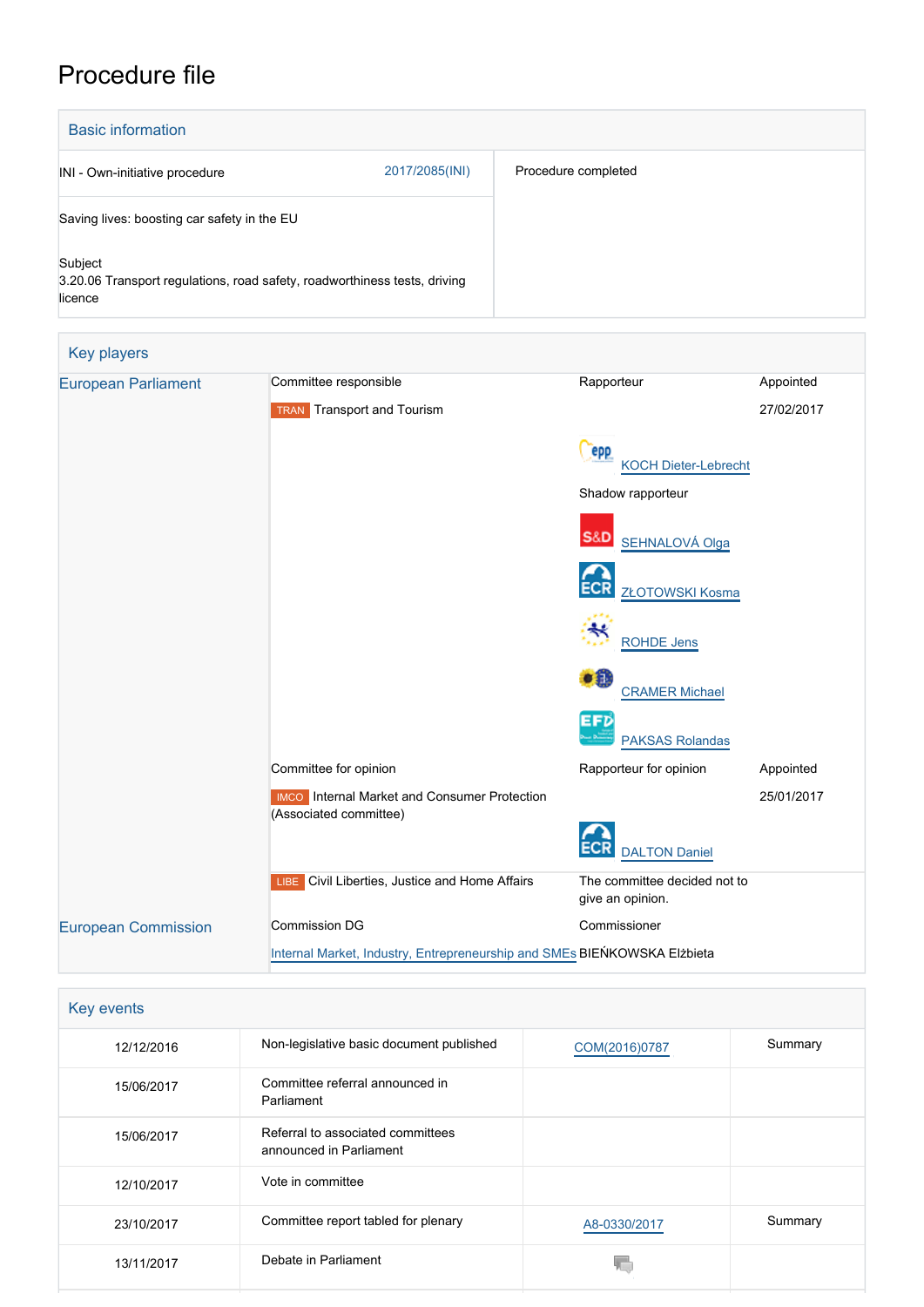| 14/11/2017 | Results of vote in Parliament  |              |         |
|------------|--------------------------------|--------------|---------|
| 14/11/2017 | Decision by Parliament         | T8-0423/2017 | Summary |
| 14/11/2017 | End of procedure in Parliament |              |         |

| <b>Technical information</b> |                                |  |  |  |
|------------------------------|--------------------------------|--|--|--|
| Procedure reference          | 2017/2085(INI)                 |  |  |  |
| Procedure type               | INI - Own-initiative procedure |  |  |  |
| Procedure subtype            | Initiative                     |  |  |  |
| Legal basis                  | Rules of Procedure EP 54       |  |  |  |
| Other legal basis            | Rules of Procedure EP 159      |  |  |  |
| Stage reached in procedure   | Procedure completed            |  |  |  |
| Committee dossier            | TRAN/8/10148                   |  |  |  |

#### Documentation gateway

| Non-legislative basic document                         |             | COM(2016)0787 | 12/12/2016 | EC | Summary |
|--------------------------------------------------------|-------------|---------------|------------|----|---------|
| Committee draft report                                 |             | PE606.166     | 22/06/2017 | EP |         |
| Amendments tabled in committee                         |             | PE608.073     | 17/07/2017 | EP |         |
| Committee opinion                                      | <b>IMCO</b> | PE606.030     | 28/09/2017 | EP |         |
| Committee report tabled for plenary, single<br>reading |             | A8-0330/2017  | 23/10/2017 | EP | Summary |
| Text adopted by Parliament, single reading             |             | T8-0423/2017  | 14/11/2017 | EP | Summary |
| Commission response to text adopted in<br>plenary      |             | SP(2018)52    | 22/03/2018 | EC |         |

### Saving lives: boosting car safety in the EU

PURPOSE: to propose ways to enhance vehicle safety in the EU.

BACKGROUND: vehicle safety rules in force in the European Union consist of a comprehensive package with proven effectiveness and track record. The interim evaluation of this policy confirmed the important and very substantial progress in reducing road deaths.

The number of road fatalities in the EU has come down considerably during the last 13 years, namely with an approximate 53% reduction from 54 300 in 2001 to 25 900 in 2014.

This increased safety can to a large extent be attributed to EU legislative requirements on safety of vehicles that have been introduced over these years as part of the EU policy on road safety. However, the problem of road safety remains an urgent one. In order to reach the EU strategic target of halving the number of road deaths from approximately 31 000 in 2010 to 15 000 in 2020, additional efforts are needed.

CONTENT: this report addressed to the European Parliament and the Council concerns the reporting on the monitoring and assessment of advanced vehicle safety features, their cost effectiveness and feasibility for the review of the [regulation](http://eur-lex.europa.eu/legal-content/EN/TXT/PDF/?uri=CELEX:02009R0661-20160701&qid=1499090260413&from=EN) on general vehicle safety and the [regulation](http://eur-lex.europa.eu/legal-content/EN/TXT/PDF/?uri=CELEX:02009R0078-20130701&qid=1499090693495&from=EN) on the protection of pedestrians and other vulnerable road users.

The report provides a comprehensive overview and proposes a way forward as regards improved vehicle safety for the benefit of all road users.

Key areas: four main areas of action have been identified consisting of 19 specific measures to increase vehicle safety. At this stage, the selected measures indeed appear to be feasible and cost-effective but should be subject to further studies.

The targeted measures may be summarised as follows:

(1) Active safety measures: this main area covers measures that have the ability to avoid accidents altogether rather than to mitigate their outcome. It is generally considered the most important area of future vehicle safety legislative advancement. The safety features covered are:

- automatic emergency braking,
- intelligent speed adaptation,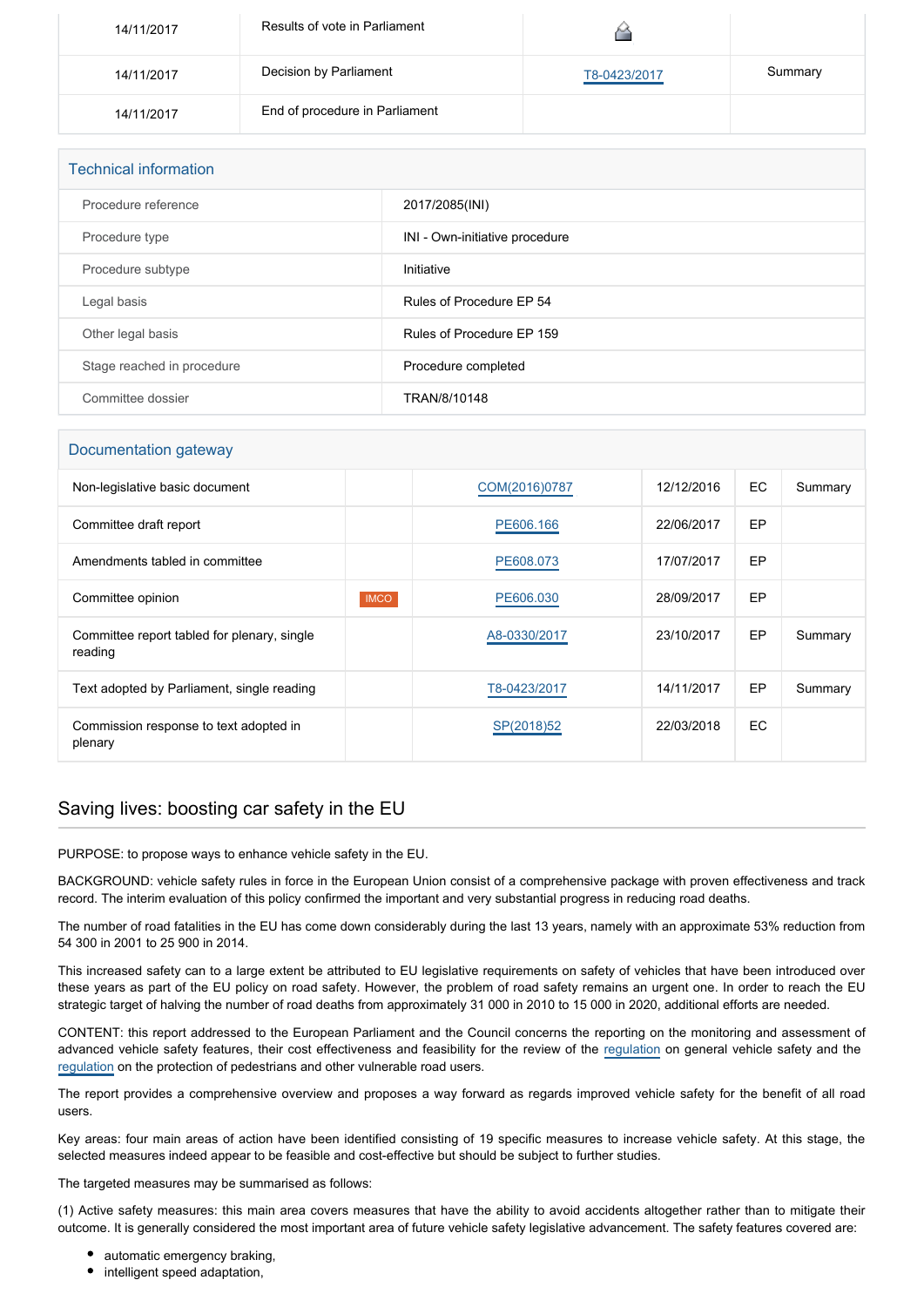- lane keep assistance,
- driver drowsiness and distraction monitoring.

(2) Passive safety measures: this area covers accident mitigation measures consisting of introduction of new requirements or enhancing of existing measures in the field of:

- **•** emergency braking display (flashing stop lamps),
- $\bullet$ seat belt reminder,
- $\bullet$ frontal crash testing,
- $\bullet$ side crash testing,
- rear crash testing.
- alcohol interlock device interface standardisation.
- crash event data recorder,
- tyre pressure monitoring.

(3) Trucks and buses: the measures under consideration to improve:

- the introduction or improvement of front-end design and direct vision,
- truck and trailer rear underrun protection (rear bumper),
- lateral protection (side guards),
- fire safety for buses.

(4) Pedestrians and cyclists: pedestrians and cyclists account for 30% of transport fatalities overall, but for almost 43% in urban areas.

This area foresees: (i) the introduction of pedestrian and cyclist detection (linked to automatic emergency braking systems), (ii) head impact protection on A-pillars and front windscreen, (iii) as well as reversing (backing up) detection of persons behind vehicles.

Future steps: the Commission has reviewed measures with potential to provide incremental but significant improvements to address a range of vehicle safety related issues. It will consider which of these might be brought forward in legislation following appropriate impact assessments of the costs and benefits including consideration to the cumulative impact on the competitiveness of the EU industry and a reasonable time-line allowing industrial adaptation.

Any new requirements on safety of vehicles for European roads should:

- spur further innovation and investment to create quality jobs in the EU and bolster the competitiveness of EU industries:
- digitalise the internal market via the promotion of safety features that are considered the key enabling technologies to boost and support the wide-scale automation of vehicles as well as the Energy Union objectives of reduction of CO2 in transport.

## Saving lives: boosting car safety in the EU

The Committee on Transport and Tourism adopted the own-initiative report by Dieter-Lebrecht KOCH (EPP, DE) on saving lives: boosting car safety in the EU.

The Committee on the Internal Market and Consumer Protection, exercising its prerogative as an associated committee in accordance with [Article 54 of the Rules of Procedure,](http://www.europarl.europa.eu/sides/getDoc.do?pubRef=-//EP//TEXT+RULES-EP+20140701+RULE-054+DOC+XML+V0//FR&navigationBar=YES) also gave its opinion on the report.

The report stated that every year on Europes roads around 25 500 people die and some 135 000 are seriously injured. More effective measures need to be taken if the vision zero goal of no fatalities is to be achieved.

Given that road safety depends on the vehicle, the infrastructure and the driver, efficient active and passive safety measures are needed at all three levels.

General requests: the report stressed that Member States should conduct efficient and regular road checks on drivers, as the main causes of accidents are speed levels that are inappropriate and excessive speed for the driving conditions concerned, distraction, driving under the influence of alcohol or drugs, and excessive fatigue.

They called on the Commission to:

- set a percentage for the numbers of vehicles in classes M1 and N1 to be checked;
- introduce stricter controls for the proper enforcement of compulsory working-time limits and rest periods for drivers who are professional road users;
- assess the possible added value of harmonising the EU blood alcohol concentration limit at 0.0% for new drivers in their first two years and for professional drivers;
- set common standards for the creation of corridors for emergency vehicle access on motorways and to launch a European awareness campaign;
- examine the safety requirements for e-bikes and other electric mobility devices;

Member States are called upon to:

- introduce penalties which will act as a deterrent to offenders;
- $\bullet$ significantly improve the state of their road infrastructure;

Driver assistance systems to increase road safety: around 95 % of all accidents are caused by human error. This leads to the conclusion that a legislative obligation to install safety-related driver assistance systems is urgently needed.

Members proposed that it should therefore be compulsory to incorporate only those driver assistance systems which improve road safety significantly as demonstrated by scientific evidence.

Safety measures to prevent accidents: while welcoming the fact that emergency braking is already mandatory, since November 2015, for all